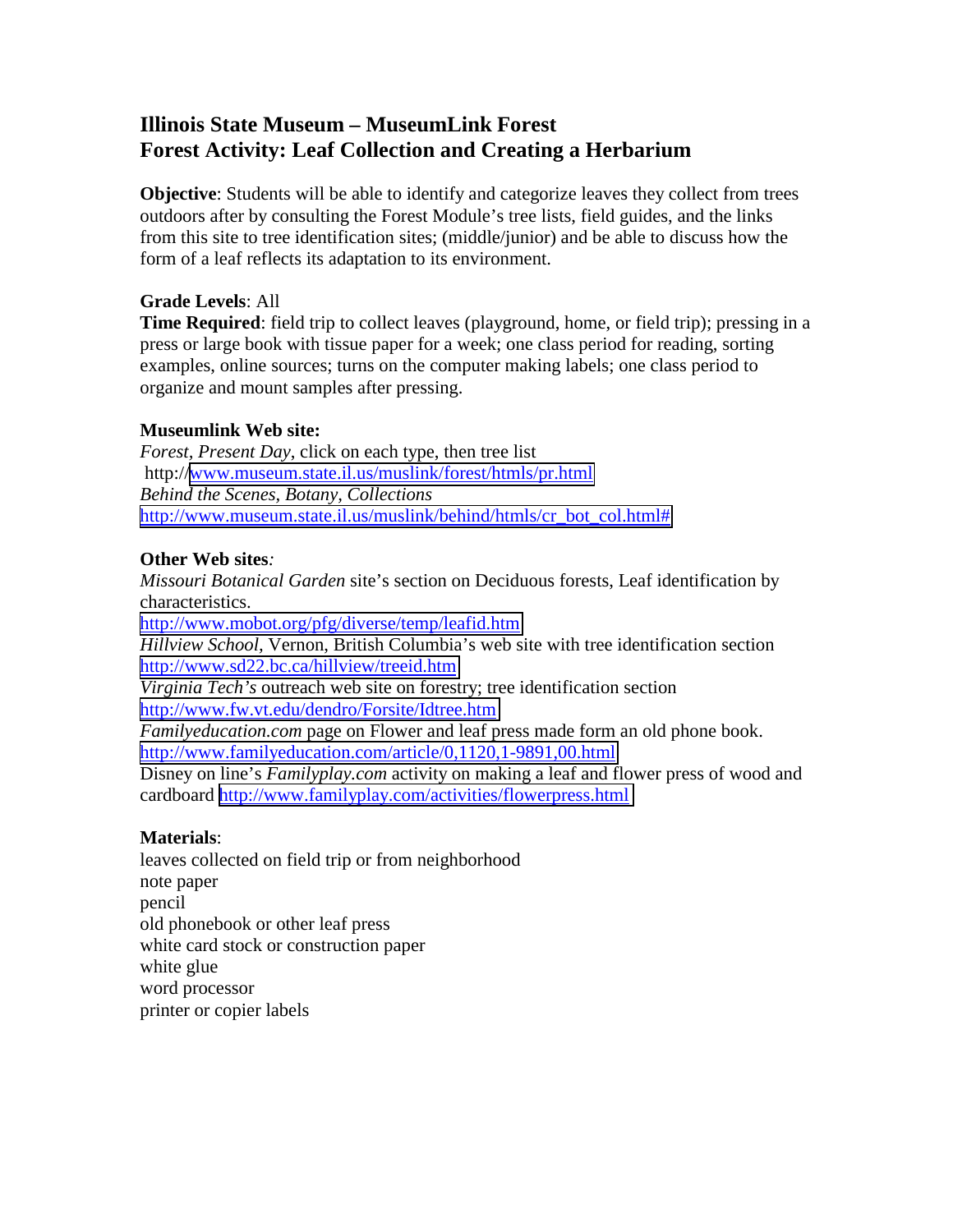# **Procedure:**

## **Early Elementary** students will:

- each bring in a tree leaf collected from home or the class will collect from trees on the school grounds and talk about the trees(How do we know this is a tree? What are the parts of a tree?).
- (Teacher will identify leaves to prepare for discussion). Participate in a teacherled class discussion and identification of leaves based on the shapes of the leaves. (Using Web site tree list and tree identification sites' illustrations).
- Press the leaves in a large book or press. Glue the leaves on a piece of construction paper. Write the name of the tree on each. Exhibit and review the types of trees found nearby that are in their classroom herbarium

# **Middle School to High School** students will:

- read pertinent information about deciduous forest of Illinois on Museumlink Forest web site and other links, noting the format of the Herbarium specimen pages.
- collect leaves from trees on field trip or from neighborhood with permission of the owner (5 each). Note on paper the original location of each leaf, and how the leaves are attached to the branch (alternate or opposite)
- press leaves for one week at school between the pages of a leaf press made for the occasion (with absorptive pages).
- Teacher will choose a few leaves for whole class discussion to summarize leaf identification procedure on web sites and use of vocabulary for students.
- use the tree and leaf identification web sites and tree list section of Museumlink Forest site to identify their leaves and write down their characteristics [http://www.museum.state.il.us/muslink/behind/htmls/cr\\_bot\\_col.html#](http://www.museum.state.il.us/muslink/behind/htmls/cr_bot_col.html)
- type up the descriptions of the identification on a word processor and print them on label paper
- mount each of their leaves onto the card stock with white glue
- attach the appropriate label to each herbarium page
- exhibit the leaf collection for others to see
- keep the collection as a class herbarium.

# **Label Format:**

# **Assessment:**

Students should check their own and others' work for accuracy of terminology and for completeness. A complete herbarium sheet should have name of leaf, name of person who collected it, location of collection, date of collection, description of leaf and/or plant.

# **Illinois Goals and Standards addressed:**

• **Goal 12:** Understand the fundamental concepts, principles, and interconnections of the life, physical, and earth/space sciences.

• **Standard 12.A:** Know and apply concepts that explain how living things function, adapt, and change.

• **Early Elementary: 12.A.1b:** Categorize living organisms using a variety of observable features.